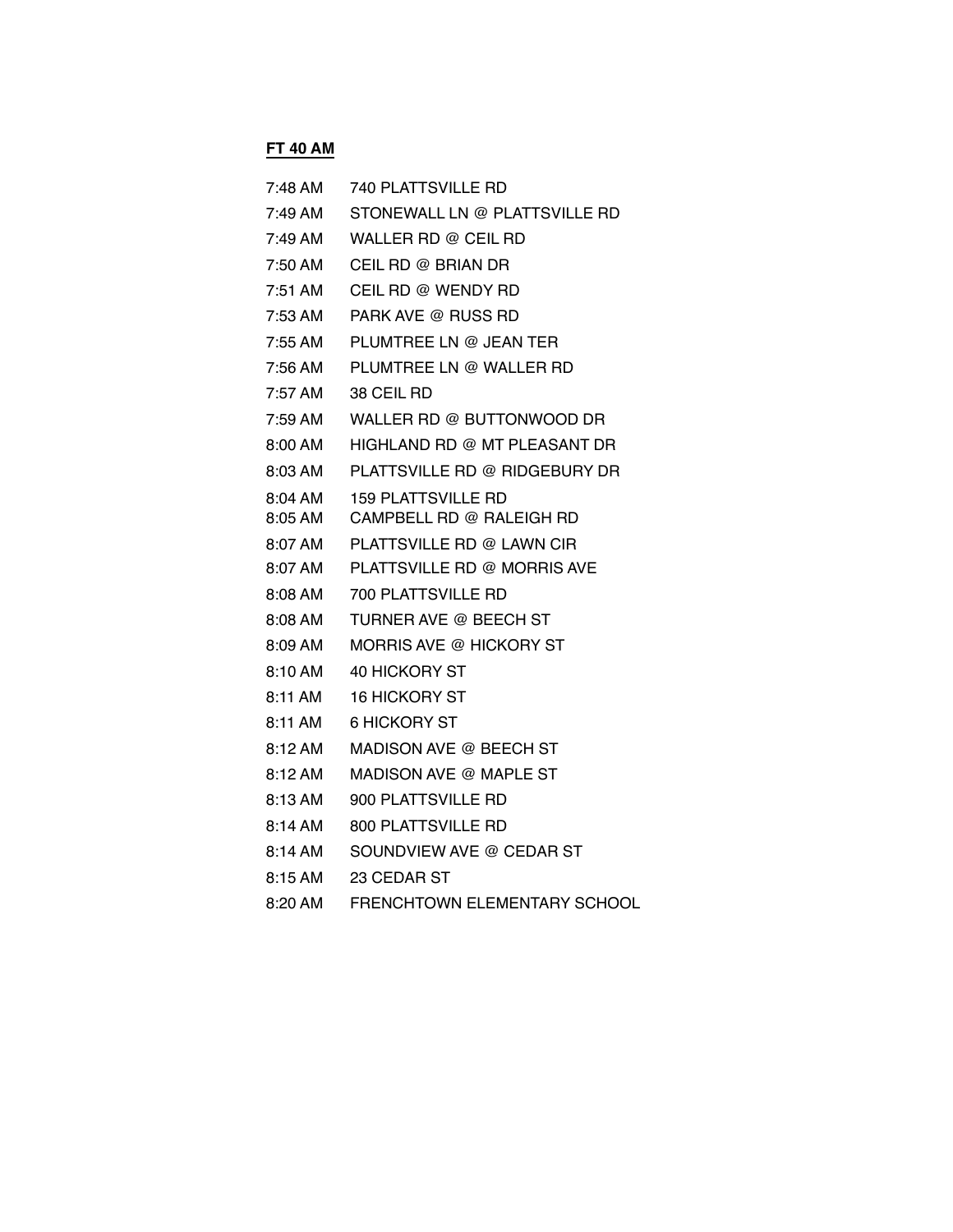# **FT 40 PM**

| 3:20 PM   | FRENCHTOWN ELEMENTARY SCHOOL   |
|-----------|--------------------------------|
| 3:31 PM   | 6 HICKORY ST                   |
| 3:32 PM   | 16 HICKORY ST                  |
| 3:33 PM   | <b>40 HICKORY ST</b>           |
| 3:34 PM   | <b>HICKORY ST @ MORRIS AVE</b> |
| 3:34 PM   | <b>BEECH ST @ TURNER AVE</b>   |
| 3:35 PM   | BEECH ST @ MADISON AVE         |
| 3:36 PM   | MADISON AVE @ MAPLE ST         |
| 3:37 PM   | 900 PLATTSVILLE RD             |
| 3:37 PM   | 800 PLATTSVILLE RD             |
| 3:38 PM   | 740 PLATTSVILLE RD             |
| 3:39 PM   | STONEWALL LN @ PLATTSVILLE RD  |
| 3:39 PM   | PLATTSVILLE RD @ RIDGEBURY DR  |
| 3:41 PM   | <b>159 PLATTSVILLE RD</b>      |
| $3:41$ PM | CAMPBELL RD @ RALEIGH RD       |
| 3:43 PM   | WALLER RD @ CEIL RD            |
| 3:44 PM   | CEIL RD @ BRIAN DR             |
| 3:45 PM   | CEIL RD @ WENDY RD             |
| 3:47 PM   | PARK AVE @ RUSS RD             |
| 3:49 PM   | PLUMTREE LN @ JEAN TER         |
| 3:50 PM   | 38 CEIL RD                     |
| $3:51$ PM | PLUMTREE LN @ WALLER RD        |
| 3:52 PM   | WALLER RD @ BUTTONWOOD DR      |
| 3:53 PM   | HIGHLAND RD @ MT PLEASANT DR   |
| 3:56 PM   | PLATTSVILLE RD @ LAWN CIR      |
| 3:56 PM   | PLATTSVILLE RD @ MORRIS AVE    |
| 3:57 PM   | 700 PLATTSVILLE RD             |
| 3:57 PM   | SOUNDVIEW AVE @ CEDAR ST       |
| $3:58$ PM | 23 CEDAR ST                    |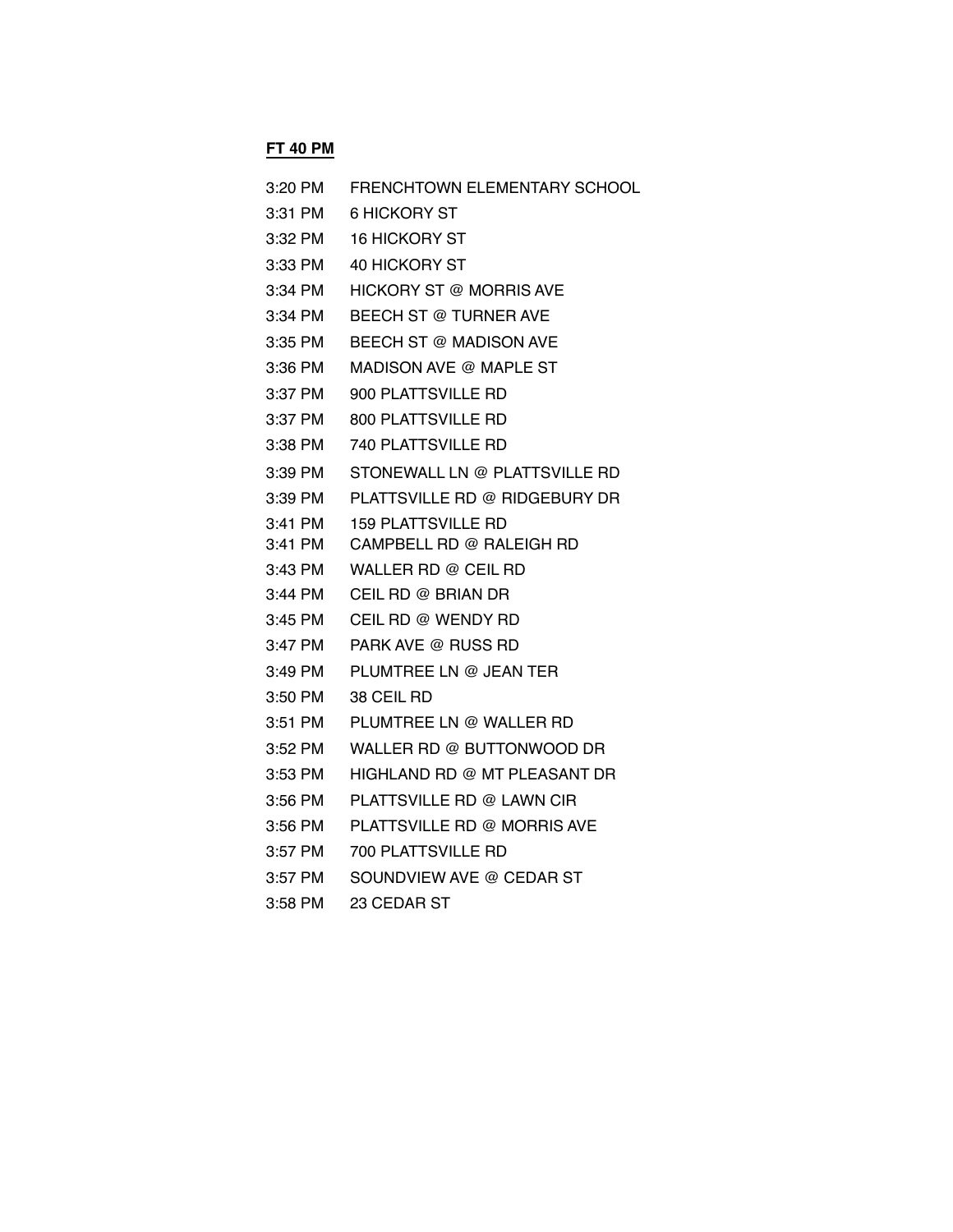#### **FT 41 AM**

| $7:52$ AM           | 5264 MAIN ST                      |
|---------------------|-----------------------------------|
| 7:52 AM             | 5274 MAIN ST                      |
| 7:53 AM             | 5320 MAIN ST                      |
| $7:54 \, \text{AM}$ | COLONY AVE @ INWOOD RD            |
| $7:55$ AM           | COLONY AVE @ PLUMB RD             |
| 7:56 AM             | BLACKHOUSE RD @ COLONY AVE        |
| $7:56 \text{ AM}$   | <b>158 BLACKHOUSE RD</b>          |
| 7:57 AM             | <b>BLACKHOUSE RD @ BASSICK RD</b> |
| 7:58 AM             | <b>BASSICK RD @ OLD BARN RD</b>   |
| $8:00 \text{ AM}$   | BASSICK RD @ PAULINA PL           |
| 8:01 AM             | <b>11 BLACKHOUSE RD</b>           |
| 8:01 AM             | BLACKHOUSE RD @ PAULINA PL        |
| 8:02 AM             | BLACKHOUSE RD @ RANDOLPH PL       |
| $8:03 \text{ AM}$   | SPRINGWOOD DR @ INWOOD RD         |
| $8:06 \text{ AM}$   | BLACKHOUSE RD @ FRANK ST          |
| $8:06$ AM           | BLACKHOUSE RD @ INDIAN RD         |
| 8:07 AM             | 4338 MADISON AVE                  |
| 8:08 AM             | 4340 MADISON AVE                  |
| $8:12 \text{ AM}$   | INWOOD RD @ OLD ELM RD            |
| 8:13 AM             | 5339 MAIN ST                      |
| $8:14 \text{ AM}$   | ROSEMOND TER @ MAIN ST            |
| 8:14 AM             | 50 ROSEMOND TER                   |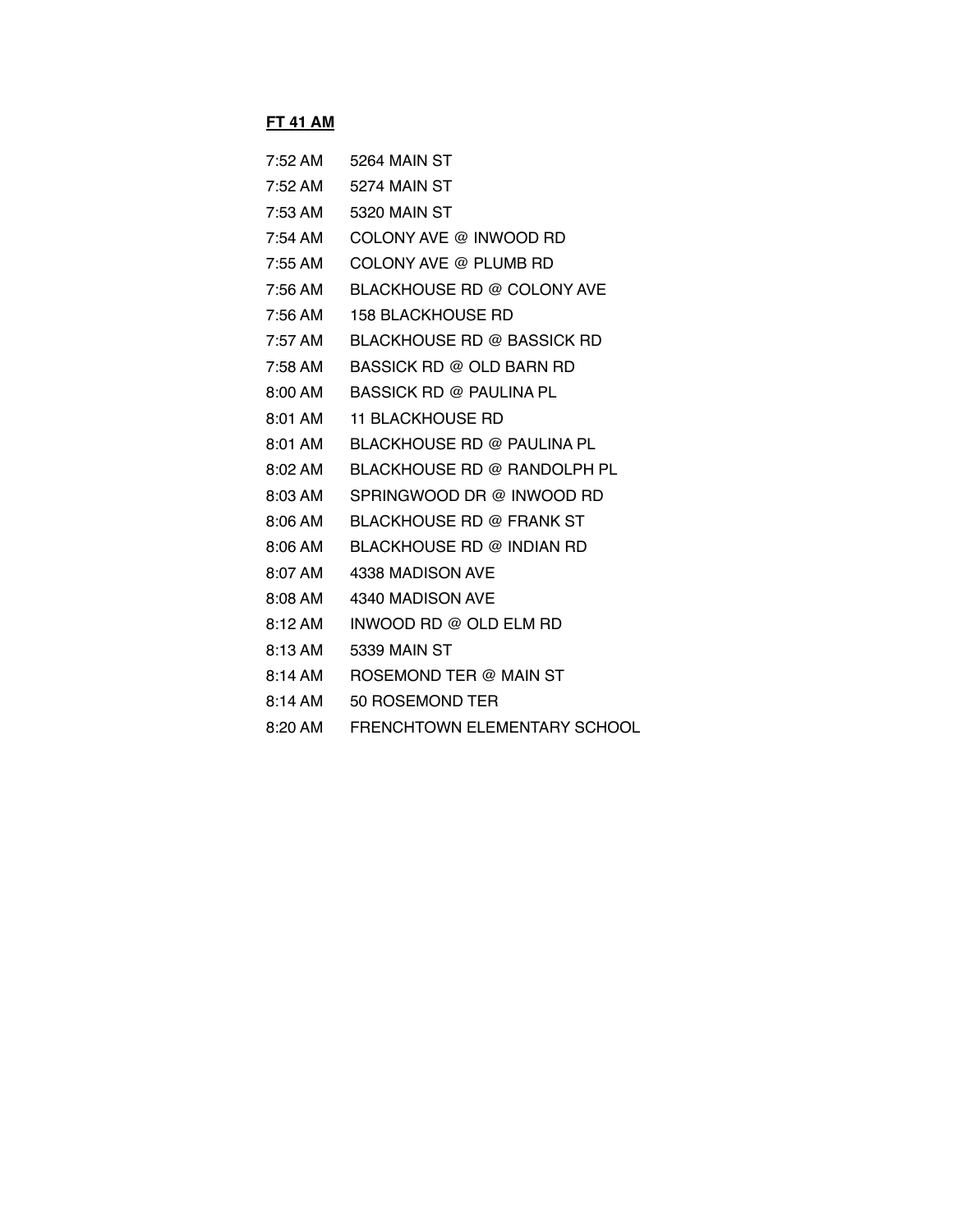## **FT 41 PM**

| 3:20 PM   | FRENCHTOWN ELEMENTARY SCHOOL    |
|-----------|---------------------------------|
|           | 3:30 PM 5264 MAIN ST            |
|           | 3:30 PM 5274 MAIN ST            |
| 3:31 PM   | 5320 MAIN ST                    |
| 3:31 PM   | ROSEMOND TER @ MAIN ST          |
| 3:32 PM   | COLONY AVE @ INWOOD RD          |
| 3:32 PM   | INWOOD RD @ OLD ELM RD          |
| 3:33 PM   | INWOOD RD @ SPRINGWOOD DR       |
| 3:37 PM   | 5339 MAIN ST                    |
| 3:37 PM   | 50 ROSEMOND TER                 |
| 3:38 PM   | COLONY AVE @ PLUMB RD           |
| 3:41 PM   | <b>11 BLACKHOUSE RD</b>         |
| 3:41 PM   | BLACKHOUSE RD @ PAULINA PL      |
| 3:42 PM   | PAULINA PL @ BASSICK RD         |
| 3:42 PM   | <b>BASSICK RD @ OLD BARN RD</b> |
| 3:44 PM   | BLACKHOUSE RD @ RANDOLPH PL     |
| 3:45 PM   | BLACKHOUSE RD @ BASSICK RD      |
| 3:46 PM   | <b>158 BLACKHOUSE RD</b>        |
| 3:47 PM   | BLACKHOUSE RD @ COLONY AVE      |
| 3:47 PM   | <b>BLACKHOUSE RD @ FRANK ST</b> |
| 3:48 PM   | BLACKHOUSE RD @ INDIAN RD       |
| $3:49$ PM | 4338 MADISON AVE                |

3:49 PM 4340 MADISON AVE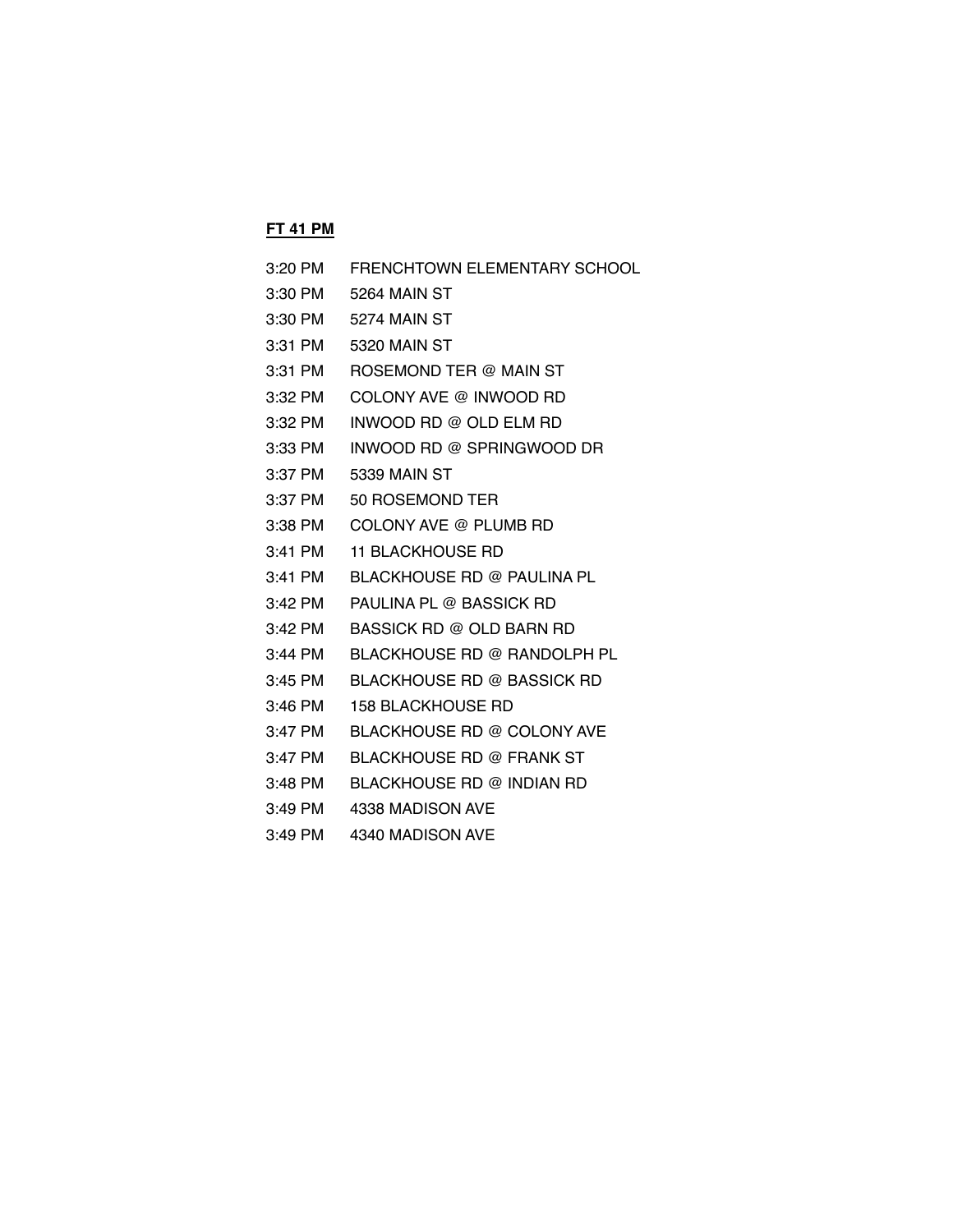## **FT 42 AM**

| $8:02 \, \text{AM}$ | SYLVAN AVE @ WILSON AVE         |
|---------------------|---------------------------------|
| 8:03 AM             | MCADOO AVE @ WILSON AVE         |
| 8:05 AM             | WILSON AVE @ LANSING AVE        |
| 8:06 AM             | 78 WILSON AVE                   |
| 8:07 AM             | WILSON AVE @ MARSHALL AVE       |
| 8:08 AM             | 212 OLD TOWN RD/210 OLD TOWN RD |
| 8:09 AM             | OLD TOWN RD @ LANSING AVE       |
| 8:09 AM             | 370 OLD TOWN RD                 |
| 8:10 AM             | OLD TOWN RD @ SYLVAN AVE        |
| 8:10 AM             | 520 OLD TOWN RD                 |
| 8:11 AM             | 634 OLD TOWN RD                 |
| $8:11$ AM           | OLD TOWN RD @ WILSON AVE        |
| 8:13 AM             | 1210 OLD TOWN RD                |
| 8:14 AM             | 1230 OLD TOWN RD                |
| 8:14 AM             | 1250 OLD TOWN RD                |
| 8:15AM              | OLD TOWN RD @ HORSESHOE DR      |
| $8:17$ AM           | 1930 OLD TOWN RD                |
| 8:17 AM             | 1970 OLD TOWN RD                |
| $8:18$ AM           | FRENCHTOWN RD @ MACHALOWSKI RD  |
|                     |                                 |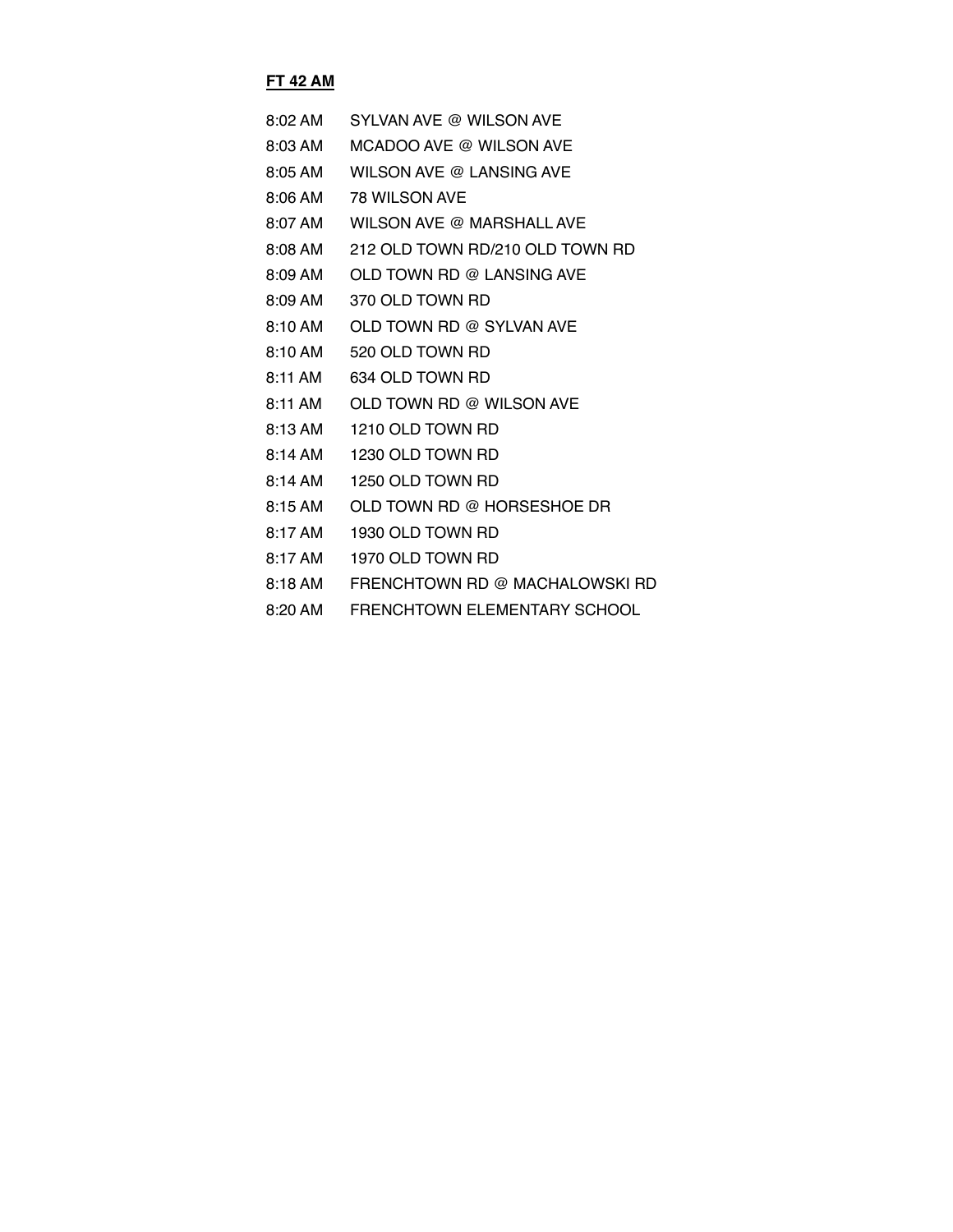## **FT 42 PM**

| $3:20$ PM | FRENCHTOWN EI EMENTARY SCHOOL   |
|-----------|---------------------------------|
| 3:28 PM   | FRENCHTOWN RD @ MACHALOWSKI RD  |
| $3:31$ PM | OLD TOWN RD @ WILSON AVE        |
| $3:32$ PM | SYLVAN AVE @ WILSON AVE         |
| $3:34$ PM | MCADOO AVE @ WILSON AVE         |
| $3:35$ PM | WILSON AVE @ LANSING AVE        |
| $3:37$ PM | 78 WILSON AVE                   |
| 3:38 PM   | WILSON AVE @ MARSHALL AVE       |
| $3:39$ PM | 212 OLD TOWN RD/210 OLD TOWN RD |
| $3:39$ PM | OLD TOWN RD @ LANSING AVE       |
| $3:40$ PM | 370 OLD TOWN RD                 |
| $3:40$ PM | OLD TOWN RD @ SYLVAN AVE        |
| $3:41$ PM | 520 OLD TOWN RD                 |
| $3:41$ PM | 634 OLD TOWN RD                 |
| $3:43$ PM | 1210 OLD TOWN RD                |
| 3:43 PM   | 1230 OLD TOWN RD                |
| 3:44 PM   | 1250 OLD TOWN RD                |
| 3:45 PM   | OLD TOWN RD @ HORSESHOE DR      |
| $3:47$ PM | 1930 OLD TOWN RD                |
|           |                                 |

3:47 PM 1970 OLD TOWN RD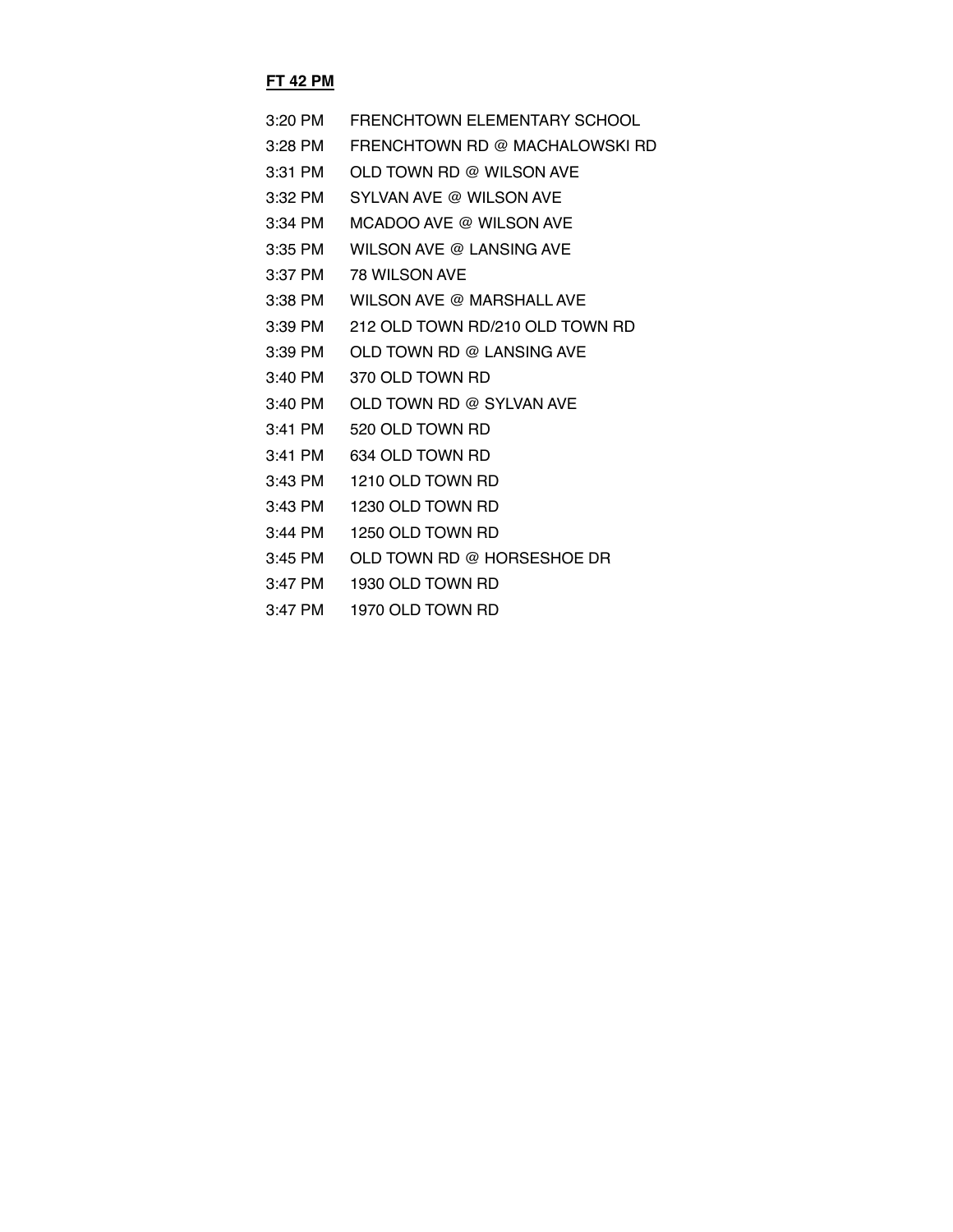# **FT 43 AM**

| 8:01 AM             | 5199 MAIN ST                 |
|---------------------|------------------------------|
| $8:02 \, \text{AM}$ | 5175 MAIN ST                 |
| 8:03 AM             | MAIN ST @ GORHAM PL          |
| $8:05 \text{ AM}$   | GUILFORD DR @ LYCETT ST      |
| $8:06$ AM           | OLD TOWN RD @ SUNNYDALE RD   |
| 8:07 AM             | <b>130 SUNNYDALE RD</b>      |
| 8:08 AM             | MAIN ST @ BOTSFORD PL        |
| $8:09 \text{ AM}$   | 5052 MAIN ST                 |
| 8:10 AM             | <b>46 BONNIE VIEW DR</b>     |
| 8:11 AM             | 59 BONNIE VIEW DR            |
| 8:12AM              | BONNIE VIEW DR @ OCHSNER PL  |
| $8:14 \text{ AM}$   | 35 OCHSNER PL                |
| 8:15AM              | 5164 MAIN ST                 |
| 8:16 AM             | 5174 MAIN ST                 |
| 8:16 AM             | 142 EDISON RD                |
| 8:20 AM             | FRENCHTOWN ELEMENTARY SCHOOL |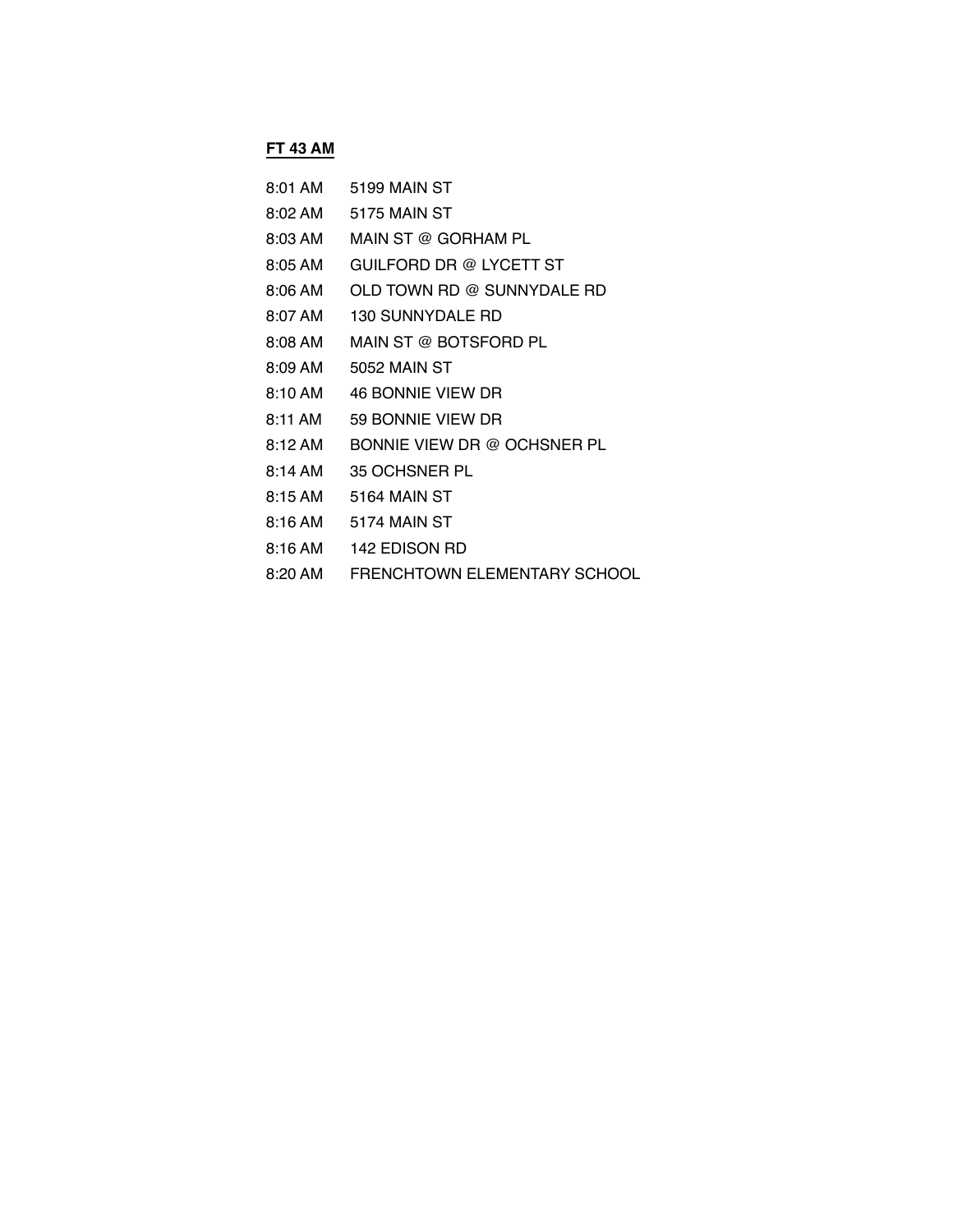#### **FT 43 PM**

- 3:20 PM FRENCHTOWN ELEMENTARY SCHOOL
- 3:29 PM GUILFORD DR @ LYCETT ST
- 3:30 PM OLD TOWN RD @ SUNNYDALE RD
- 3:30 PM 130 SUNNYDALE RD
- 3:32 PM MAIN ST @ BOTSFORD PL
- 3:33 PM 5052 MAIN ST
- 3:34 PM 46 BONNIE VIEW DR
- 3:35 PM 59 BONNIE VIEW DR
- 3:36 PM BONNIE VIEW DR @ OCHSNER PL
- 3:37 PM 35 OCHSNER PL
- 3:39 PM 5164 MAIN ST
- 3:39 PM 5174 MAIN ST
- 3:40 PM 142 EDISON RD
- 3:42 PM 5199 MAIN ST
- 3:43 PM 5175 MAIN ST
- 3:44 PM MAIN ST @ GORHAM PL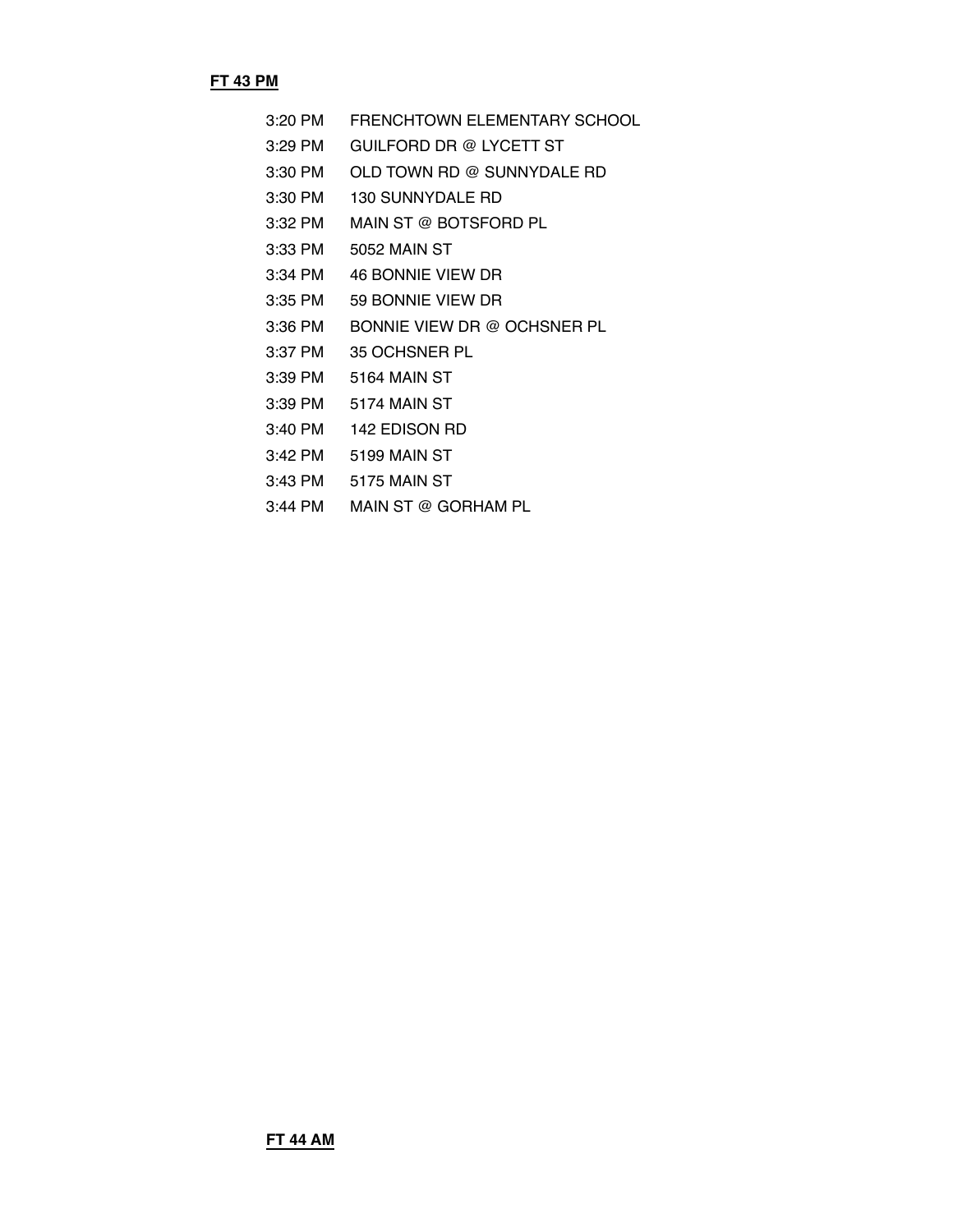7:56 AM 18 MELROSE AVE

- 7:57 AM 32 WOODRIDGE CIR
- 7:57 AM WOODRIDGE CIR @ JUDSON ST
- 7:59 AM WOODRIDGE CIR @ PERT ST
- 8:00 AM 359/361 EDISON RD
- 8:01 AM 320 EDISON RD
- 8:01 AM EDISON RD @ JUDSON ST
- 8:02 AM 287 EDISON RD
- 8:03 AM 225 EDISON RD
- 8:04 AM MERWIN ST @ KOGER RD
- 8:06 AM WILLIAMS RD @ KOGER RD
	- 8:06 AM WILLIAMS RD @ HIGHGATE RD
	- 8:07 AM 33 WILLIAMS RD
	- 8:07 AM 44 WILLIAMS RD
	- 8:08 AM DEERFIELD DR @ RAYNOR AVE
	- 8:10 AM RAYNOR AVE @ RAYNOR PL
	- 8:12 AM 344 EDISON RD
	- 8:13 AM LEONARD PL @ COUNTRY LN
- 8:14 AM 164 DEERFIELD DR
- 8:14 AM DEERFIELD DR @ GREENFIELD DR
- 8:15 AM GREENFIELD DR @ WILLIAMS RD
- 8:16 AM WILLIAMS RD @ RAYNOR AVE
- 8:17 AM WILLIAMS RD @ FOUR SEASONS LN
- 8:20 AM FRENCHTOWN ELEMENTARY SCHOOL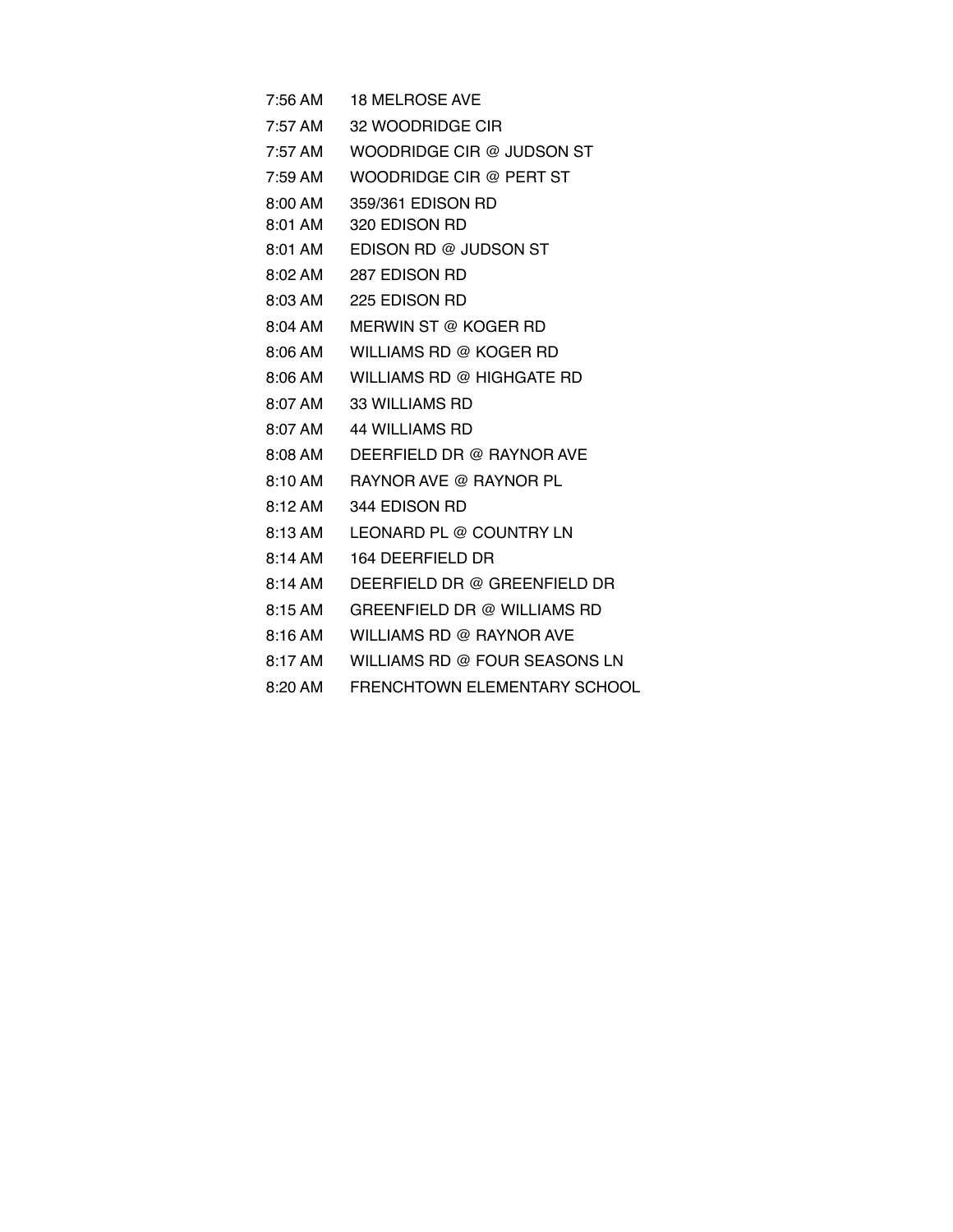#### **FT 44 PM**

| WILLIAMS RD @ FOUR SEASONS LN |
|-------------------------------|
|                               |
|                               |
|                               |
|                               |
|                               |
|                               |
|                               |
|                               |
|                               |
| DEERFIELD DR @ GREENFIELD DR  |

3:54 PM 33 WILLIAMS RD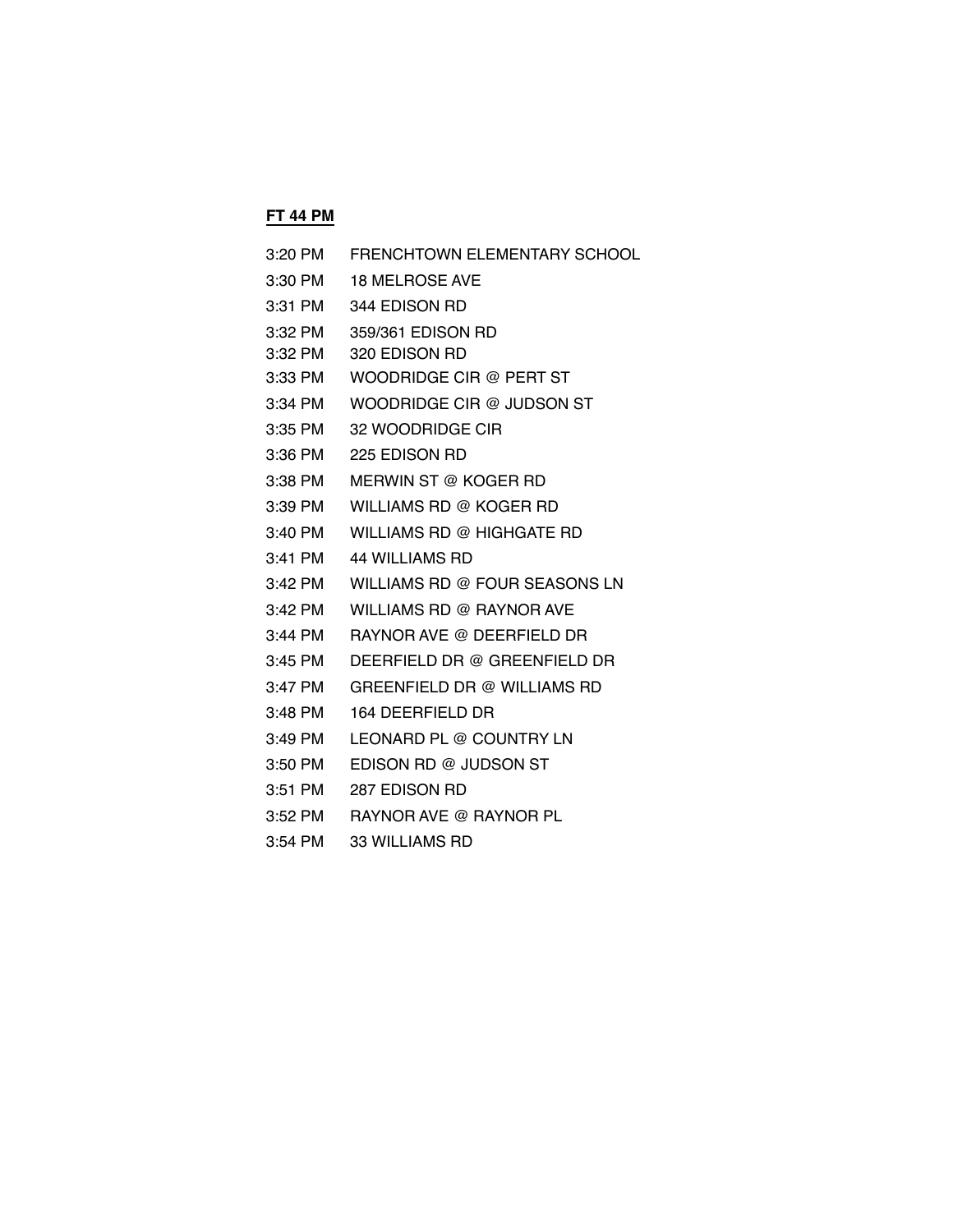## **FT 45 AM**

| $7:48 \text{ AM}$ | 332 EDISON RD                   |
|-------------------|---------------------------------|
| 7:49 AM           | LEONARD PL @ ELAINE ST          |
| 7:50 AM           | <b>BAILEY ST @ SCOTT LN</b>     |
| 7:51 AM           | CRAIG LN @ SCOTT LN             |
| 7:55 AM           | LEONARD PL @ BAILEY ST          |
| 7:56 AM           | 366/368 EDISON RD               |
| 7:57 AM           | 393 EDISON RD/396 EDISON RD     |
| 7:57 AM           | 400 EDISON RD                   |
| 7:58 AM           | 432 EDISON RD                   |
| 7:58 AM           | 482 EDISON RD/485 EDISON RD     |
| 7:59 AM           | ARDEN RD @ EDISON RD            |
| $8:00 \text{ AM}$ | MOORLAND RD @ GRANDVIEW DR      |
| 8:01 AM           | 36 GRANDVIEW DR                 |
| $8:03 \text{ AM}$ | GERALDINE PL @ GERALDINE CIR    |
| 8:04 AM           | LAWRENCE RD @ SUZANNE CIR NORTH |
| 8:05 AM           | SUZANNE CIR @ MOORLAND RD       |
| $8:06 \text{ AM}$ | MOORLAND RD @ THORBURN AVE      |
| 8:07 AM           | ARDEN RD @ WINDY RIDGE          |
| 8:08 AM           | WOOLSLEY AVE @ WINDY RIDGE      |
| $8:10 \text{ AM}$ | THORBURN AVE @ WOOLSLEY AVE     |
| 8:12 AM           | WHALLEY RD @ ARDEN RD           |
| 8:13 AM           | JUDD PL @ SUZANNE CIR           |
| $8:14 \text{ AM}$ | LAWRENCE RD @ SUZANNE CIR SOUTH |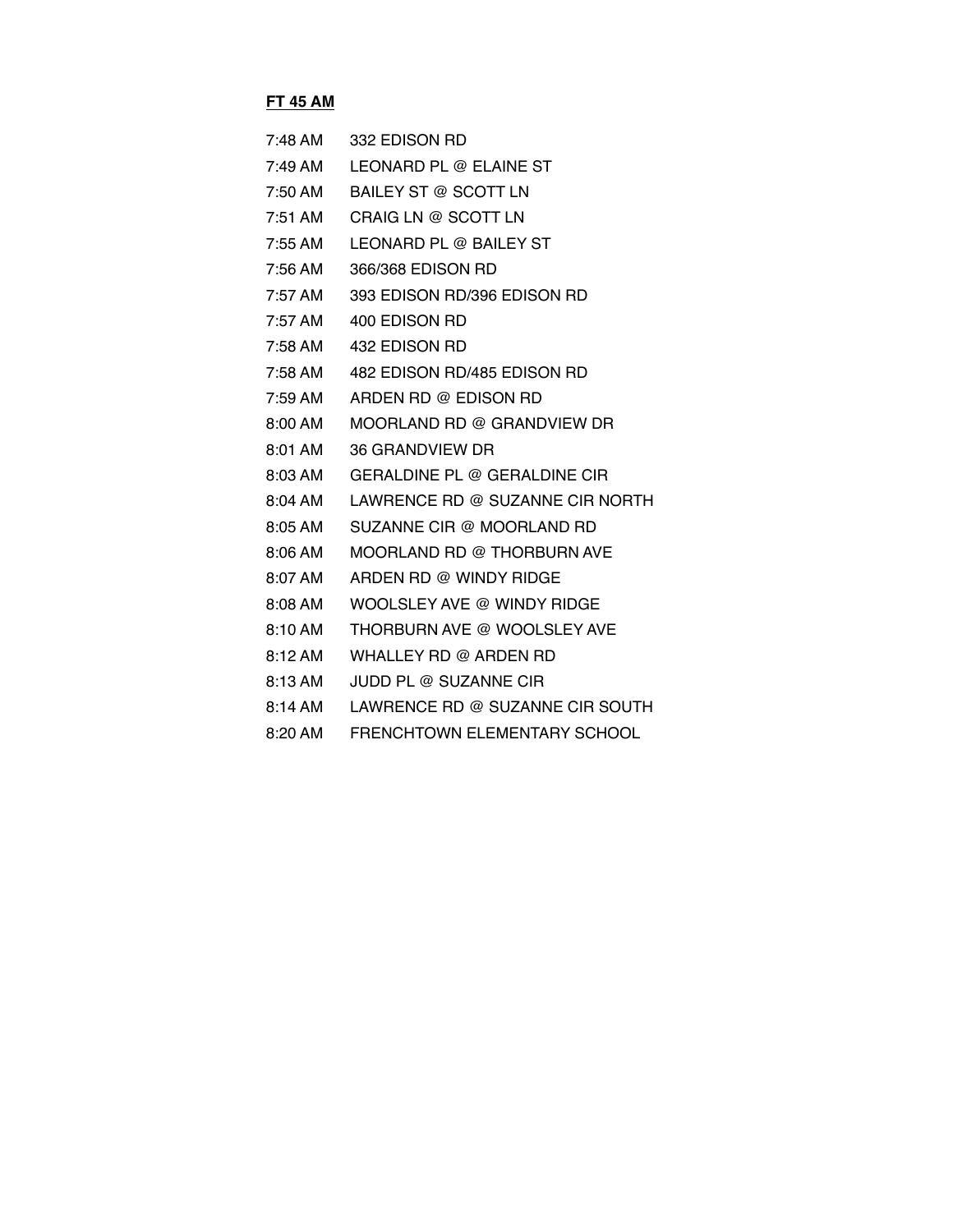# **FT 45 PM**

| 3:20 PM   | <b>FRENCHTOWN ELEMENTARY SCHOOL</b> |
|-----------|-------------------------------------|
| 3:31 PM   | CRAIG LN @ SCOTT LN                 |
| 3:33 PM   | SCOTT LN @ BAILEY ST                |
| 3:34 PM   | BAILEY ST @ LEONARD PL              |
| 3:35 PM   | LEONARD PL @ ELAINE ST              |
| 3:37 PM   | 332 EDISON RD                       |
| 3:38 PM   | 366/368 EDISON RD                   |
| 3:38 PM   | 393 EDISON RD/396 EDISON RD         |
| 3:39 PM   | 400 EDISON RD                       |
| 3:39 PM   | 432 EDISON RD                       |
| 3:40 PM   | 482 EDISON RD/485 EDISON RD         |
| $3:42$ PM | MOORLAND RD @ GRANDVIEW DR          |
| 3:43 PM   | 36 GRANDVIEW DR                     |
| 3:45 PM   | GERALDINE PL @ GERALDINE CIR        |
| 3:46 PM   | LAWRENCE RD @ SUZANNE CIR NORTH     |
| 3:46 PM   | SUZANNE CIR @ MOORLAND RD           |
| 3:47 PM   | MOORLAND RD @ THORBURN AVE          |
| 3:49 PM   | JUDD PL @ SUZANNE CIR               |
| 3:50 PM   | LAWRENCE RD @ SUZANNE CIR SOUTH     |
| 3:52 PM   | ARDEN RD @ WHALLEY RD               |
| 3:54 PM   | ARDEN RD @ WINDY RIDGE              |
| 3:54 PM   | ARDEN RD @ EDISON RD                |
| 3:56 PM   | THORBURN AVE @ WOOLSLEY AVE         |
| 3:57 PM   | WOOLSLEY AVE @ WINDY RIDGE          |
|           |                                     |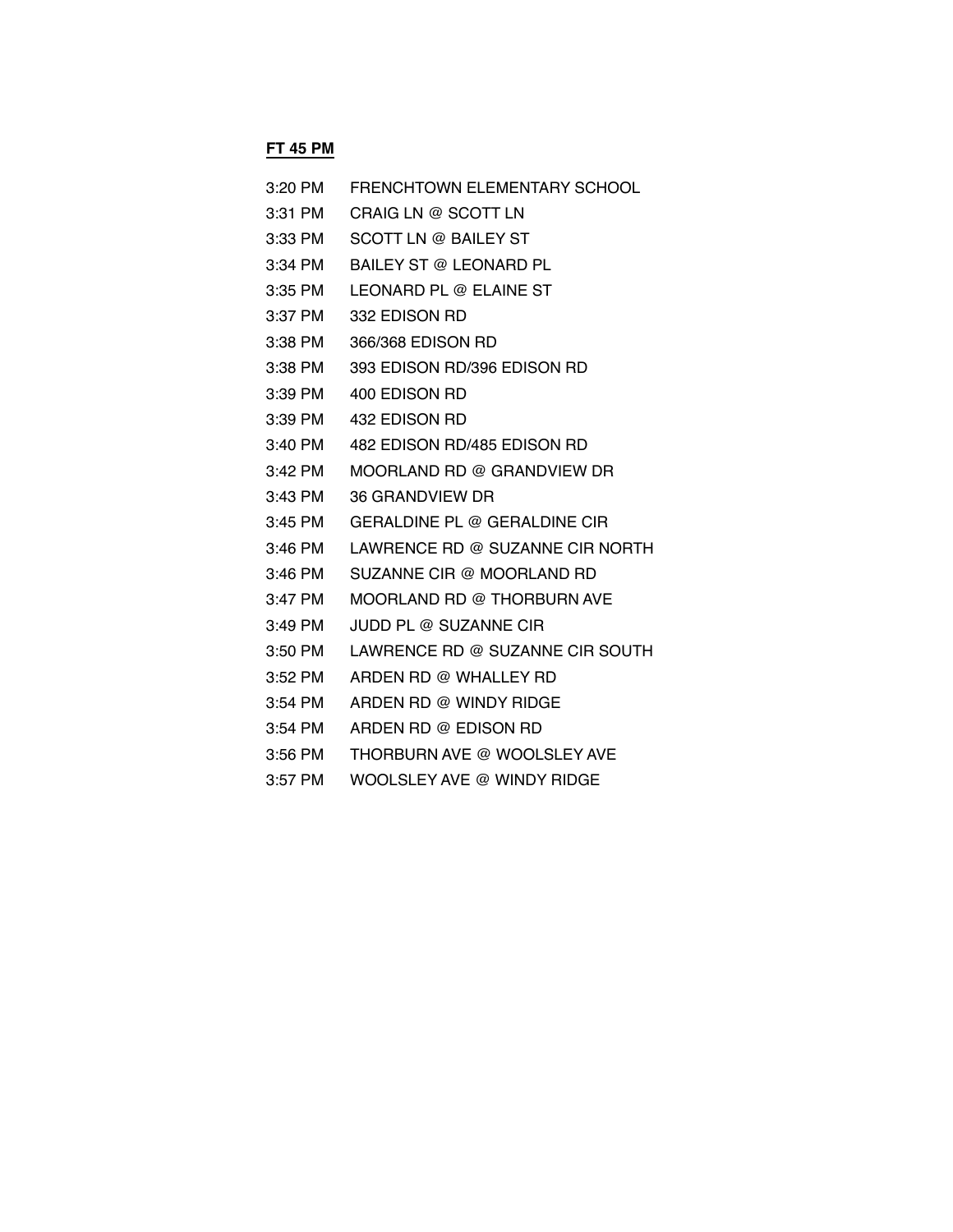## **FT 46 AM**

|         | 7:48 AM 4404 MADISON AVE                    |
|---------|---------------------------------------------|
| 7:48 AM | 4357 MADISON AVE                            |
| 7:49 AM | MADISON AVE @ FAIRVIEW AVE/4339 MADISON AVE |
| 7:50 AM | <b>BLACKHOUSE RD @ FREDERICK ST</b>         |
| 7:51 AM | FREDERICK ST @ STONY BROOK CIR              |
| 7:52 AM | FREDERICK ST @ LAFAYETTE DR                 |
| 7:53 AM | LAFAYETTE DR @ REVERE LN                    |
| 7:54 AM | REVERE LN @ FREDERICK ST                    |
| 7:56 AM | HARVESTER RD @ LAUDERDALE DR                |
| 7:57 AM | FAIRVIEW AVE@WEST WIND RD                   |
| 7:59 AM | MADISON AVE @ MERRILL RD                    |
| 8:00 AM | MADISON AVE @ HITCHING POST LN              |
| 8:01 AM | MADISON AVE @ WALNUT AVE                    |
| 8:02 AM | 4165 MADISON AVE                            |
| 8:02 AM | MADISON AVE @ BONHEUR RD                    |
|         | 8:03 AM 4157 MADISON AVE                    |
|         | 8:04 AM 9 ABRIC DR                          |
| 8:04 AM | 19 ABRIC DR                                 |
| 8:05 AM | LEIGHTON RD @ BONHEUR RD                    |
| 8:06 AM | LEIGHTON RD @ WINSLOW RD                    |
| 8:07 AM | 62 WINSLOW RD                               |
| 8:08 AM | GAYLORD RD @ SHELBOURNE RD                  |
| 8:09 AM | 42 RICHFIELD RD                             |
| 8:09 AM | 92 RICHFIELD RD                             |
| 8:11 AM | MADISON AVE @ GREEN ST                      |
| 8:12 AM | MADISON AVE @ ELMWOOD AVE                   |
| 8:14 AM | 4226 MADISON AVE                            |
| 8:18 AM | 30 FRENCHTOWN RD                            |
| 8:20 AM | <b>FRENCHTOWN ELEMENTARY SCHOOL</b>         |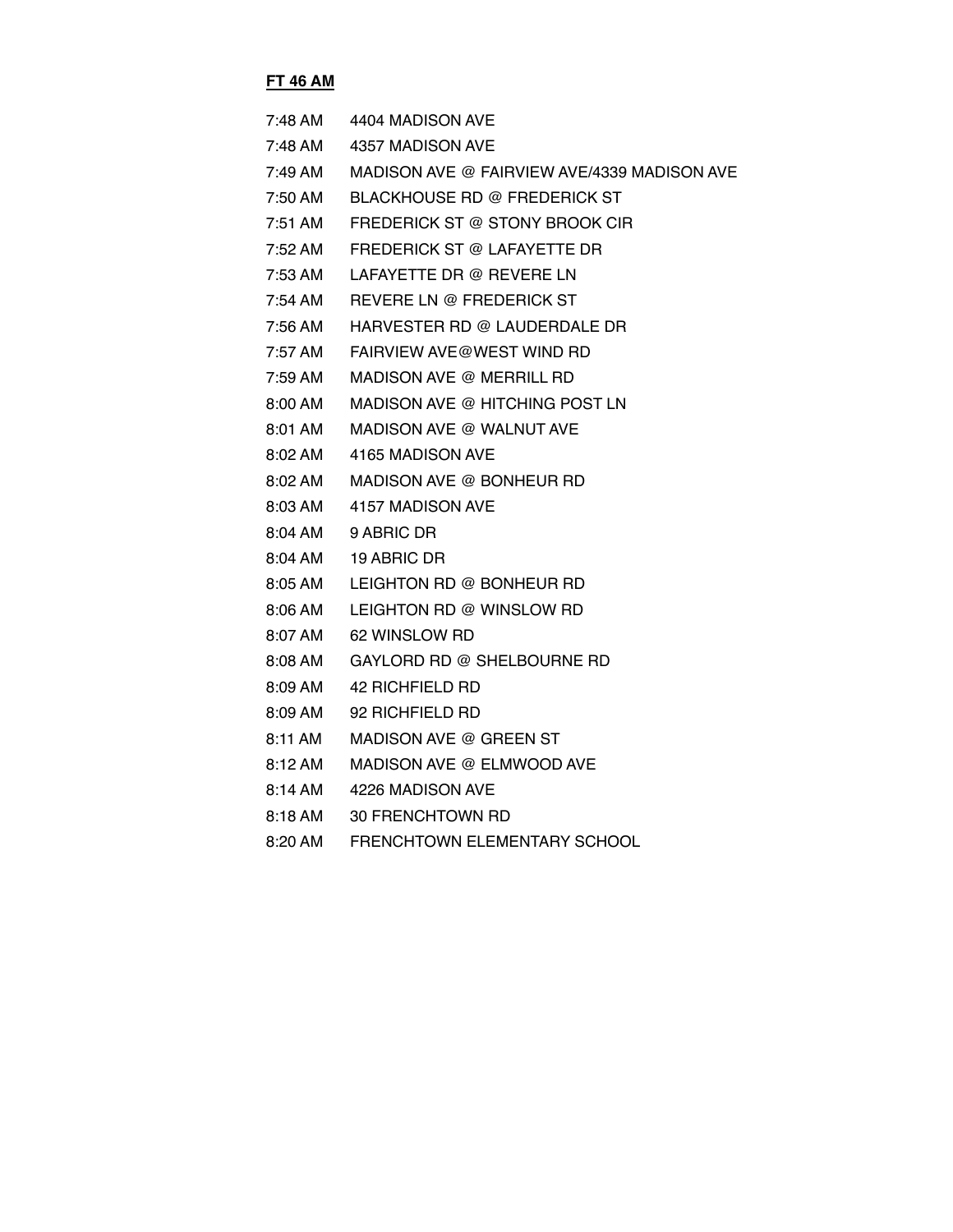# **FT 46 PM**

| 3:20 PM   | FRENCHTOWN ELEMENTARY SCHOOL   |
|-----------|--------------------------------|
| $3:27$ PM | 30 FRENCHTOWN RD               |
| 3:32 PM   | BLACKHOUSE RD @ FREDERICK ST   |
| 3:33 PM   | FREDERICK ST @ STONY BROOK CIR |
| 3:34 PM   | FREDERICK ST @ LAFAYETTE DR    |
| 3:35 PM   | FREDERICK ST @ REVERE LN       |
| 3:36 PM   | REVERE LN @ LAFAYETTE DR       |
| 3:38 PM   | 4404 MADISON AVE               |
| 3:39 PM   | HARVESTER RD @ LAUDERDALE DR   |
| 3:41 PM   | FAIRVIEW AVE@WEST WIND RD      |
| 3:43 PM   | MADISON AVE @ MERRILL RD       |
| 3:44 PM   | MADISON AVE @ HITCHING POST LN |
| 3:44 PM   | MADISON AVE @ WALNUT AVE       |
| 3:46 PM   | MADISON AVE @ BONHEUR RD       |
| 3:46 PM   | 4157 MADISON AVE               |
| 3:47 PM   | 9 ABRIC DR                     |
| 3:48 PM   | 19 ABRIC DR                    |
| 3:48 PM   | LEIGHTON RD @ BONHEUR RD       |
| 3:50 PM   | LEIGHTON RD @ WINSLOW RD       |
| 3:50 PM   | 62 WINSLOW RD                  |
| 3:51 PM   | GAYLORD RD @ SHELBOURNE RD     |
| 3:52 PM   | 42 RICHFIELD RD                |
| 3:52 PM   | 92 RICHFIELD RD                |
| 3:54 PM   | MADISON AVE @ GREEN ST         |
| 3:55 PM   | 4165 MADISON AVE               |
| 3:55 PM   | MADISON AVE @ WALNUT AVE       |
| $3:56$ PM | MADISON AVE @ ELMWOOD AVE      |
| 3:57 PM   | 4226 MADISON AVE               |
| $3:59$ PM | MADISON AVE @ FAIRVIEW AVE     |
| 3:59 PM   | 4357 MADISON AVE               |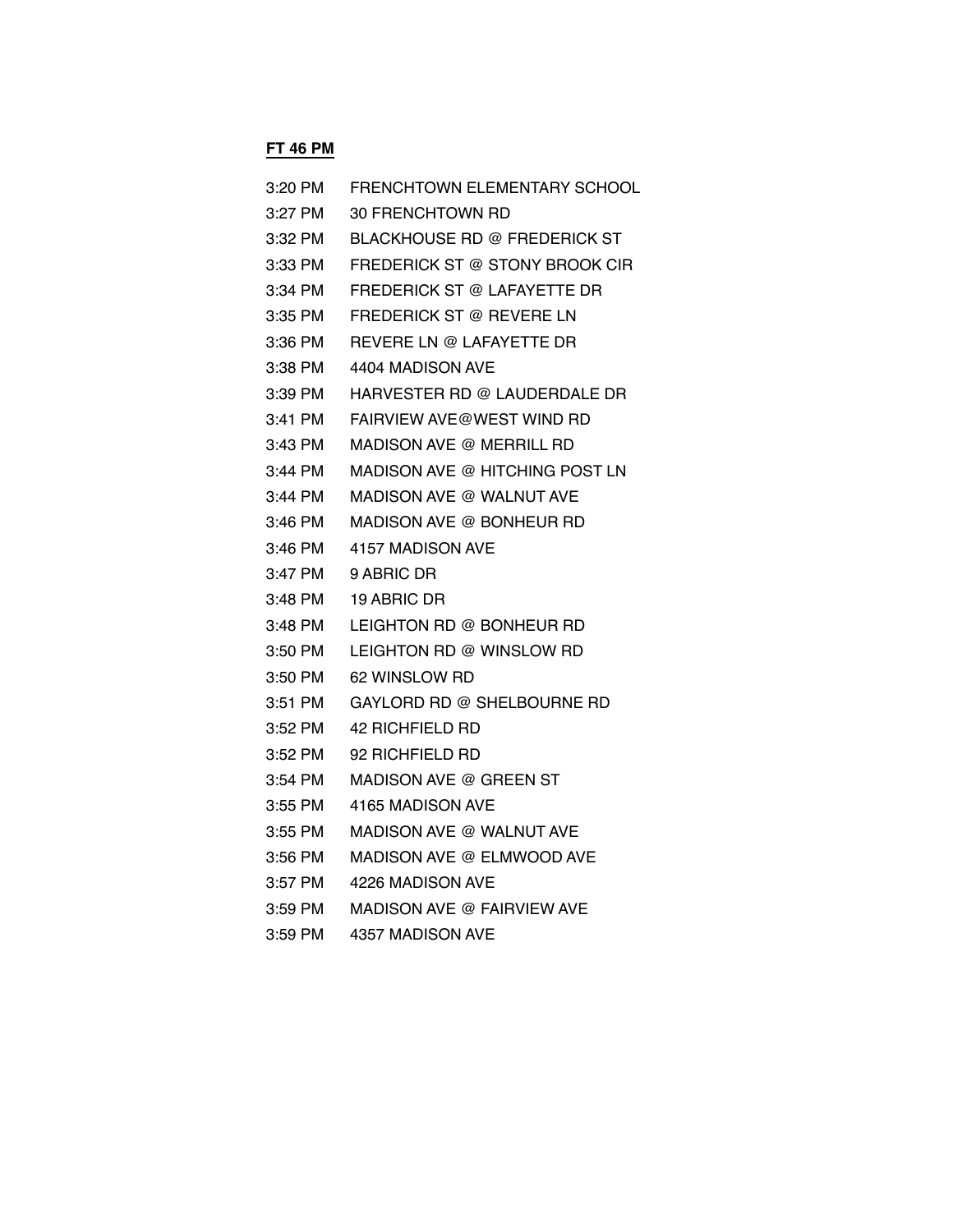#### **FT 47 AM**

| $7:49$ AM | PARKWAY DR @ CHESTNUT HILL RD    |
|-----------|----------------------------------|
| 7:50 AM   | PARKWAY DR @ FRANCIS ST          |
| 7:53 AM   | <b>157 CHESTNUT HILL RD</b>      |
| 7:53 AM   | 80 CHATFIELD DR                  |
| 7:54 AM   | 60 CHATFIELD DR                  |
| 7:55 AM   | CHATFIELD DR @ MERRILL RD        |
| 7:57 AM   | 4279/4280 MADISON AVE            |
| 7:57 AM   | 4293 MADISON AVE                 |
| 7:58 AM   | <b>19 CAMELOT DR</b>             |
| 7:59 AM   | CAMELOT DR @ LINDEN AVE          |
| 7:59 AM   | LINDEN AVE @ SPRUCE ST           |
| 8:00 AM   | FROST HILL RD @ CAMELOT DR       |
| 8:02 AM   | 30 FROST HILL RD                 |
| 8:02 AM   | FROST HILL RD @ FAIRVIEW AVE     |
| 8:04 AM   | FAIRVIEW AVE @ TULIP ST          |
| 8:04 AM   | <b>10 FAIRVIEW AVE</b>           |
| 8:05 AM   | FAIRVIEW AVE @ PINE ST           |
| 8:05 AM   | PINE ST @ TURNER AVE             |
| 8:06 AM   | PINE ST @ LINDEN AVE             |
| 8:09 AM   | CHESTNUT HILL RD @ CANDLEWOOD RD |
| 8:10 AM   | CHESTNUT HILL RD @ SAMUEL ST     |
| 8:12 AM   | FRANCIS ST @ KILLIAN AVE         |
| 8:14 AM   | <b>125 PLYMOUTH AVE</b>          |
| 8:14 AM   | <b>80 PLYMOUTH AVE</b>           |
| 8:15AM    | PLYMOUTH AVE @ FRANCIS ST        |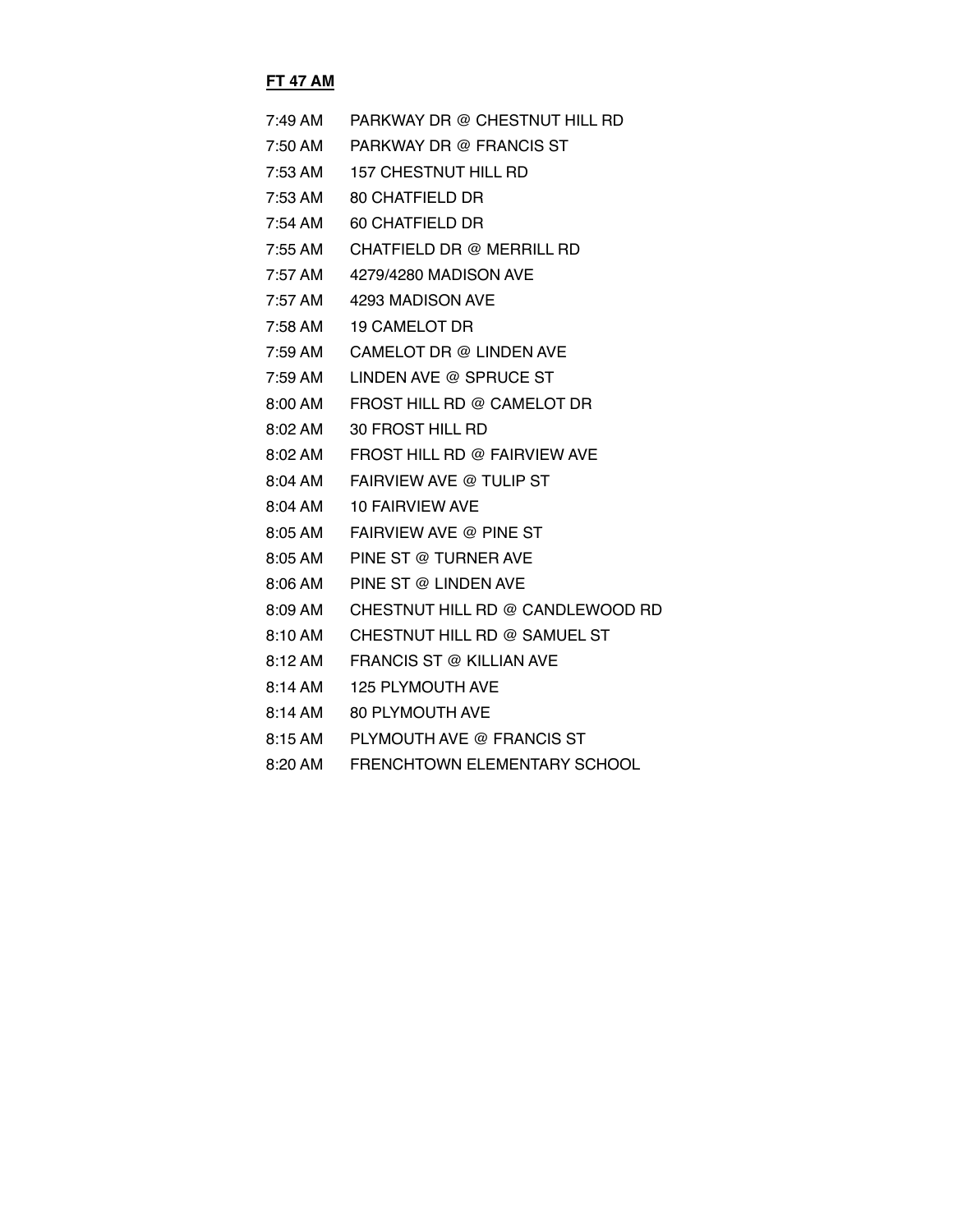## **FT 47 PM**

| $3:20$ PM | FRENCHTOWN ELEMENTARY SCHOOL     |
|-----------|----------------------------------|
| 3:30 PM   | PARKWAY DR @ CHESTNUT HILL RD    |
| 3:30 PM   | PARKWAY DR @ FRANCIS ST          |
| 3:33 PM   | <b>157 CHESTNUT HILL RD</b>      |
| $3:34$ PM | 80 CHATFIELD DR                  |
| $3:35$ PM | 60 CHATFIELD DR                  |
| 3:35 PM   | CHATFIELD DR @ MERRILL RD        |
| 3:37 PM   | 4279/4280 MADISON AVE            |
| 3:38 PM   | 4293 MADISON AVE                 |
| $3:39$ PM | <b>19 CAMELOT DR</b>             |
| 3:39 PM   | CAMELOT DR @ LINDEN AVE          |
| $3:40$ PM | LINDEN AVE @ SPRUCE ST           |
| $3:41$ PM | FROST HILL RD @ CAMELOT DR       |
| $3:42$ PM | 30 FROST HILL RD                 |
| $3:43$ PM | FROST HILL RD @ FAIRVIEW AVE     |
| 3:44 PM   | FAIRVIEW AVE @ TULIP ST          |
| $3:45$ PM | <b>10 FAIRVIEW AVE</b>           |
| 3:46 PM   | FAIRVIEW AVE @ PINE ST           |
| 3:46 PM   | PINE ST @ TURNER AVE             |
| 3:47 PM   | PINE ST @ LINDEN AVE             |
| 3:49 PM   | CHESTNUT HILL RD @ CANDLEWOOD RD |
| 3:50 PM   | CHESTNUT HILL RD @ SAMUEL ST     |
| 3:51 PM   | FRANCIS ST @ KILLIAN AVE         |
| 3:53 PM   | <b>125 PLYMOUTH AVE</b>          |
| 3:54 PM   | 80 PLYMOUTH AVE                  |

3:54 PM PLYMOUTH AVE @ FRANCIS ST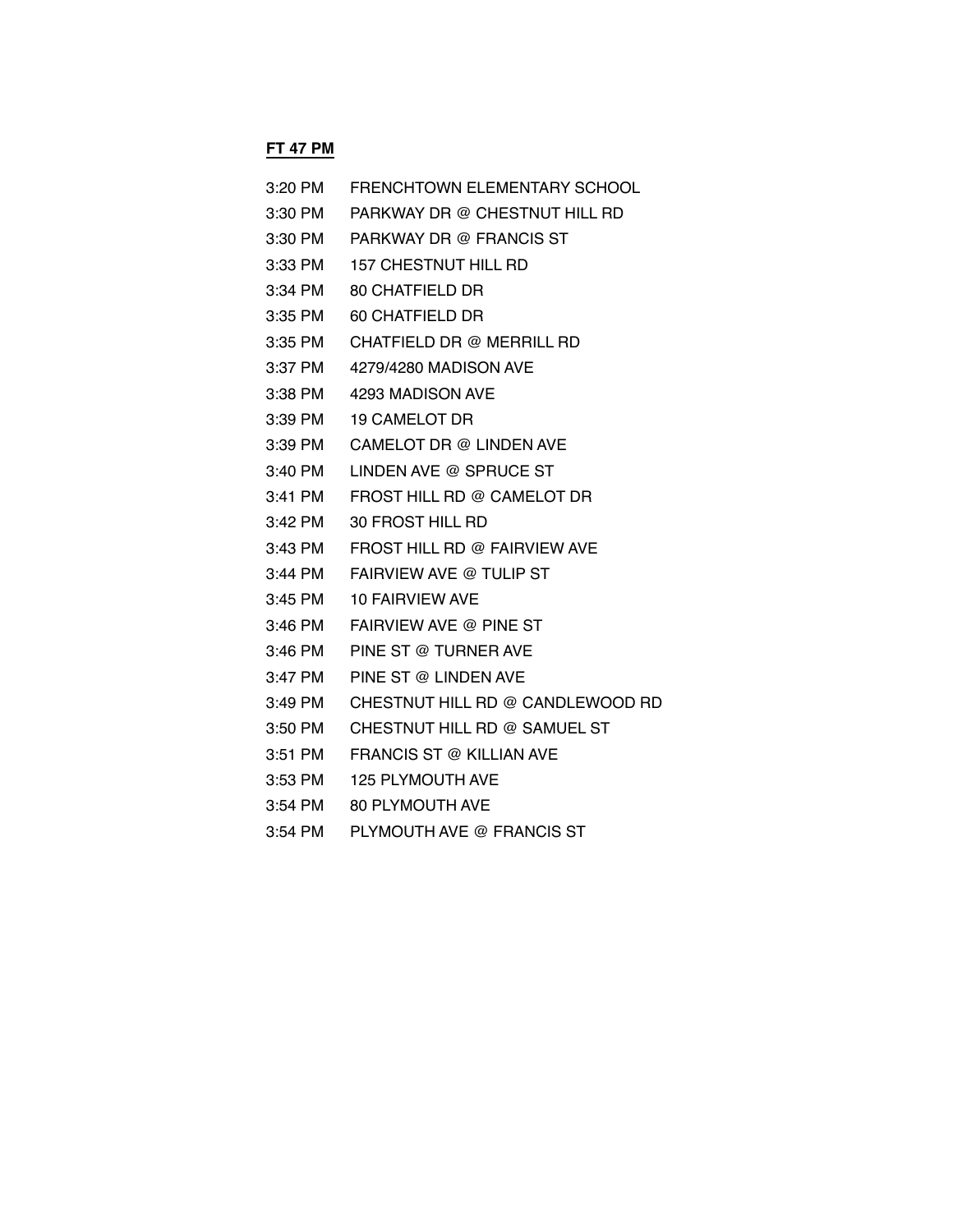#### **FT 48 AM**

| 7:56 AM   | WILLIAMS RD @ RUTLEE DR      |
|-----------|------------------------------|
| 7:56 AM   | 46 RUTLEE DR                 |
| 7:57 AM   | RUTLEE DR @ LEONARD PL       |
| 7:58 AM   | <b>65 LOUNSBURY RD</b>       |
| $7:59$ AM | LOUNSBURY RD @ SUNNYCREST RD |
| $7:59$ AM | <b>12 SUNNYCREST RD</b>      |
| 8:00 AM   | 42 SUNNYCREST RD             |
| $8:02$ AM | LAWRENCE RD @ ARDEN RD       |
| 8:04 AM   | ARDEN RD @ WHITE OAK RD      |
| $8:06$ AM | WOOLSLEY AVE @ EASTWOOD RD   |
| 8:08 AM   | EVERGREEN LN @ BLACKSTONE RD |
| 8:10AM    | BLACKSTONE RD @ WOOLSLEY AVE |
| 8:10AM    | BLACKSTONE RD @ LOUNSBURY RD |
| 8:11 AM   | 24 LOUNSBURY RD              |
| 8:12AM    | WOOLSLEY AVE @ ARROWHEAD RD  |
| 8:13 AM   | ARROWHEAD RD @ GLENWOOD DR   |
| 8:15AM    | GLENWOOD DR @ EVERGREEN LN   |
| 8:16AM    | 101 WOOLSLEY AVE             |
| $8:20$ AM | FRENCHTOWN ELEMENTARY SCHOOL |